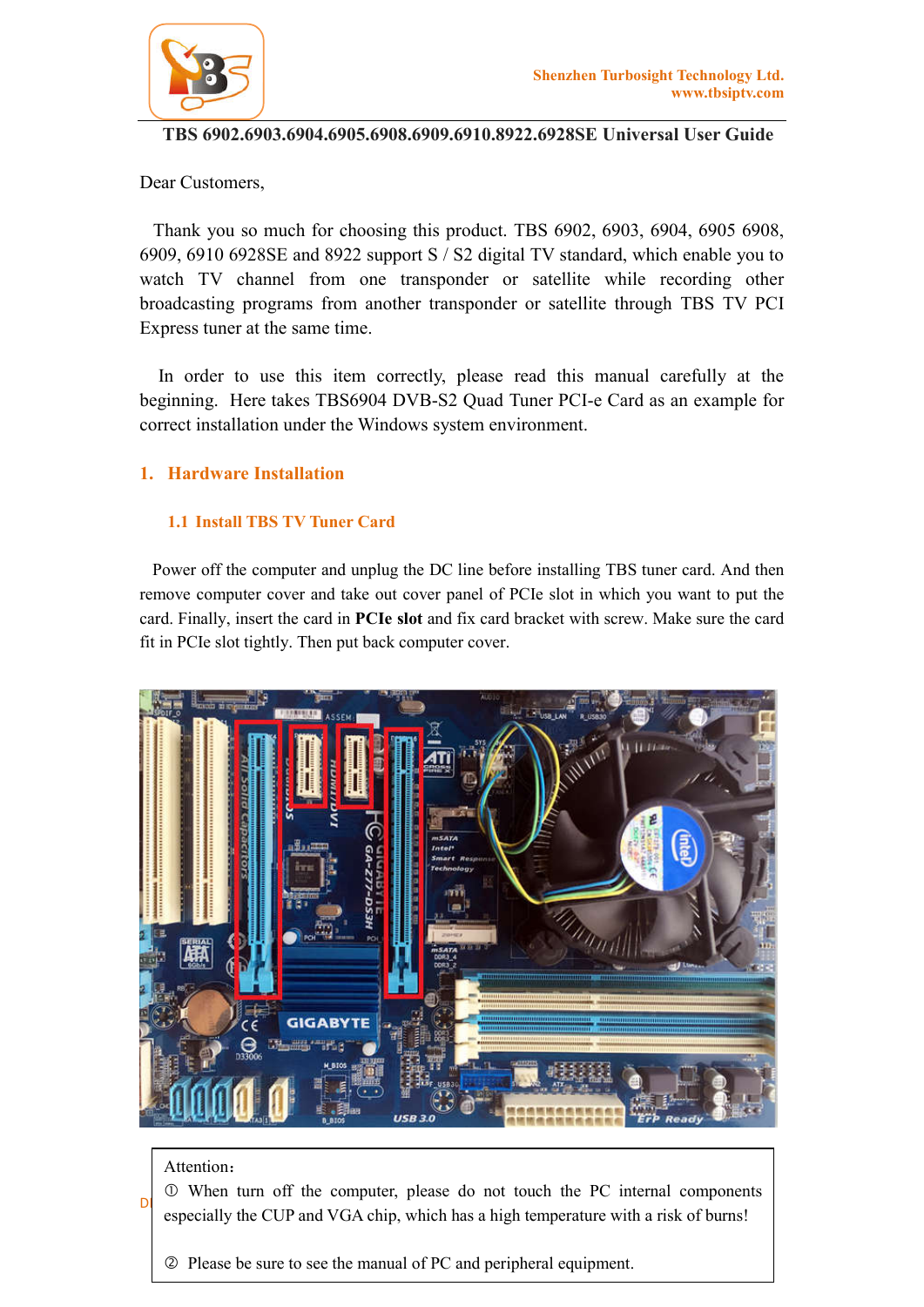

### **1.2 Connect TV Signal to the TV Tuner on your computer**

Please make sure you properly connect the TV signal to the TV tuner on computer in case of the damage to antenna device. The following TV signal table of TBS6904 is for your reference:



### **2.1 Software Driver Installation**

 Start your PC and jump to "Computer Management". There will pop up a notice "Failed to install the device driver" if you use Windows 7 operating system. In order to install the river successfully, you have to do as the prompts step by step. Then you can check the TBS TV tuner hardware device ID as follows: Open "Computer Management", click "Other devices", finally choose and double click the right hardware device for more details.

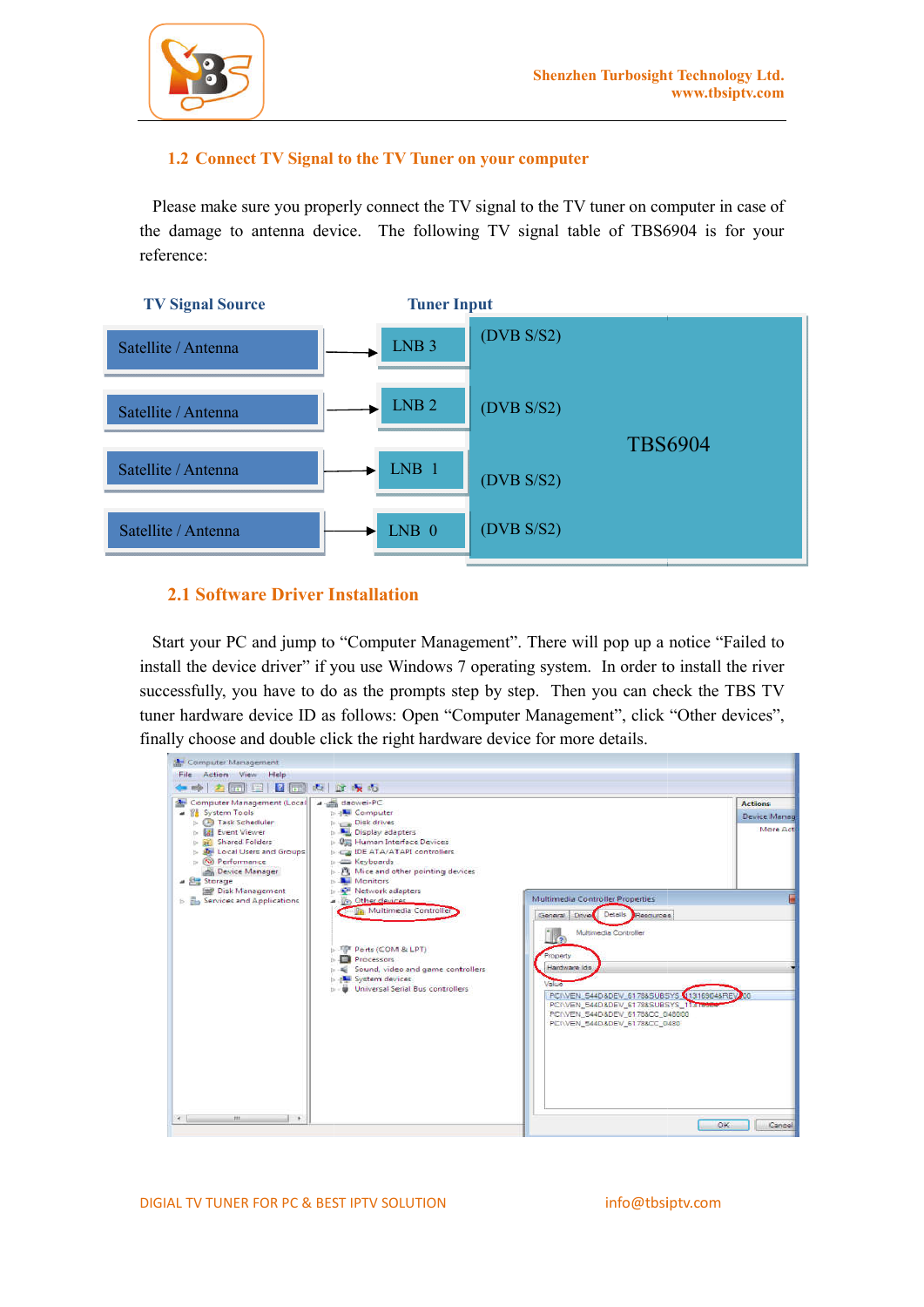

### **2. 2 Download TBS6904 Windows Driver from Our Website**

#### **1**)**http://www.tbsiptv.com/index.php?route=product/download/drivers&id=13**

- 2) download and then unzip TBS 6904 Windows driver
- 3) Click "TBS 6904 driver\_setup", and then a new window will pop up:



4) Click "Next" "Install" " Finish" to complete installation



DIGIAL TV TUNER FOR PC & BEST IPTV SOLUTION info@tbsiptv.com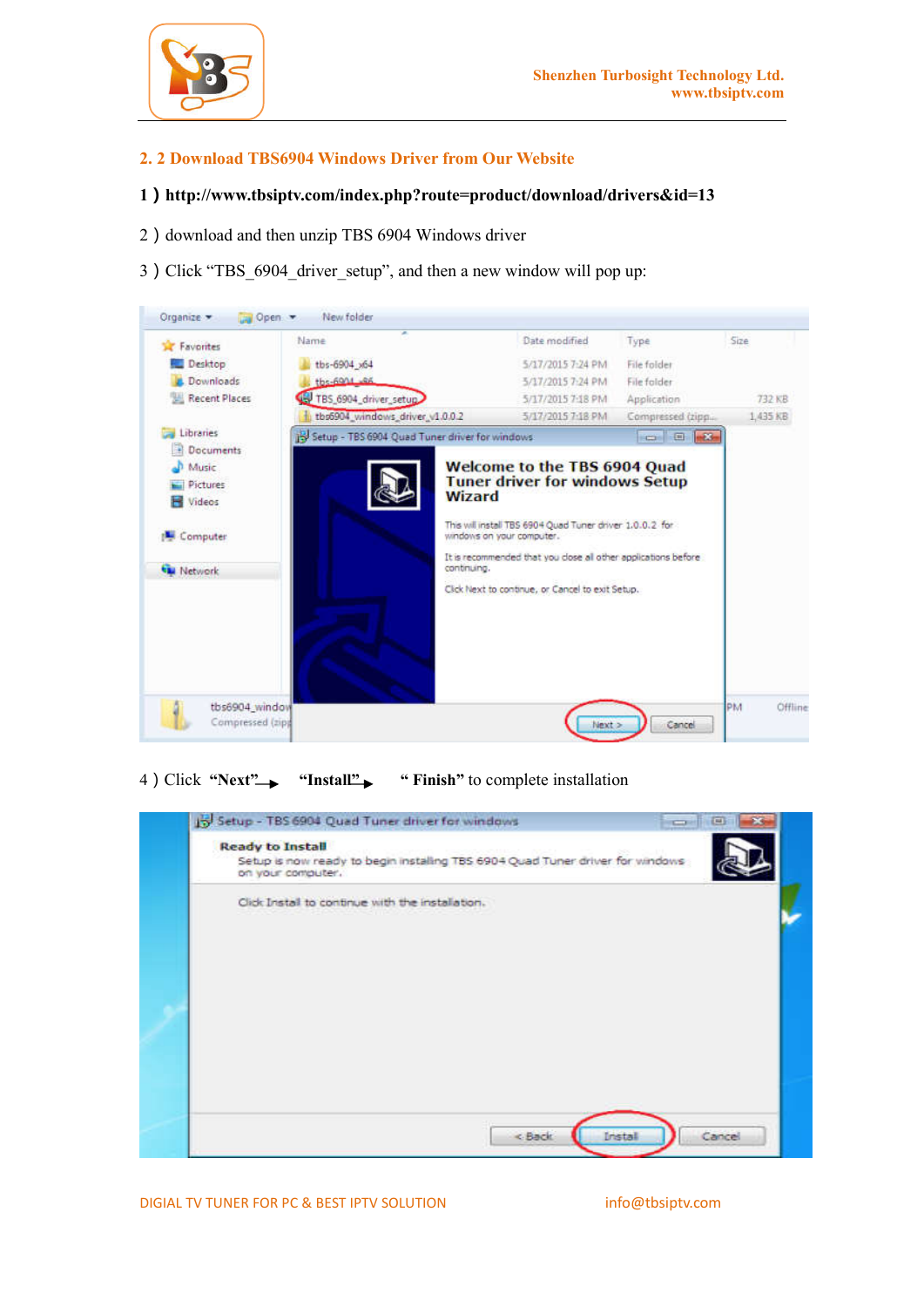



5)To verify if driver was correctly installed: Choose "My Computer", right click and choose "System Properties" to pop up "System Properties" windows, click "Hardware"  $\rightarrow$  "Device Manager". Then click "+"in front of "Sound, video and game controllers". If you can see "TBS6904 Quad DVB S/S2 BDA Tuners" that means you do have installed driver correctly. Just display as below: